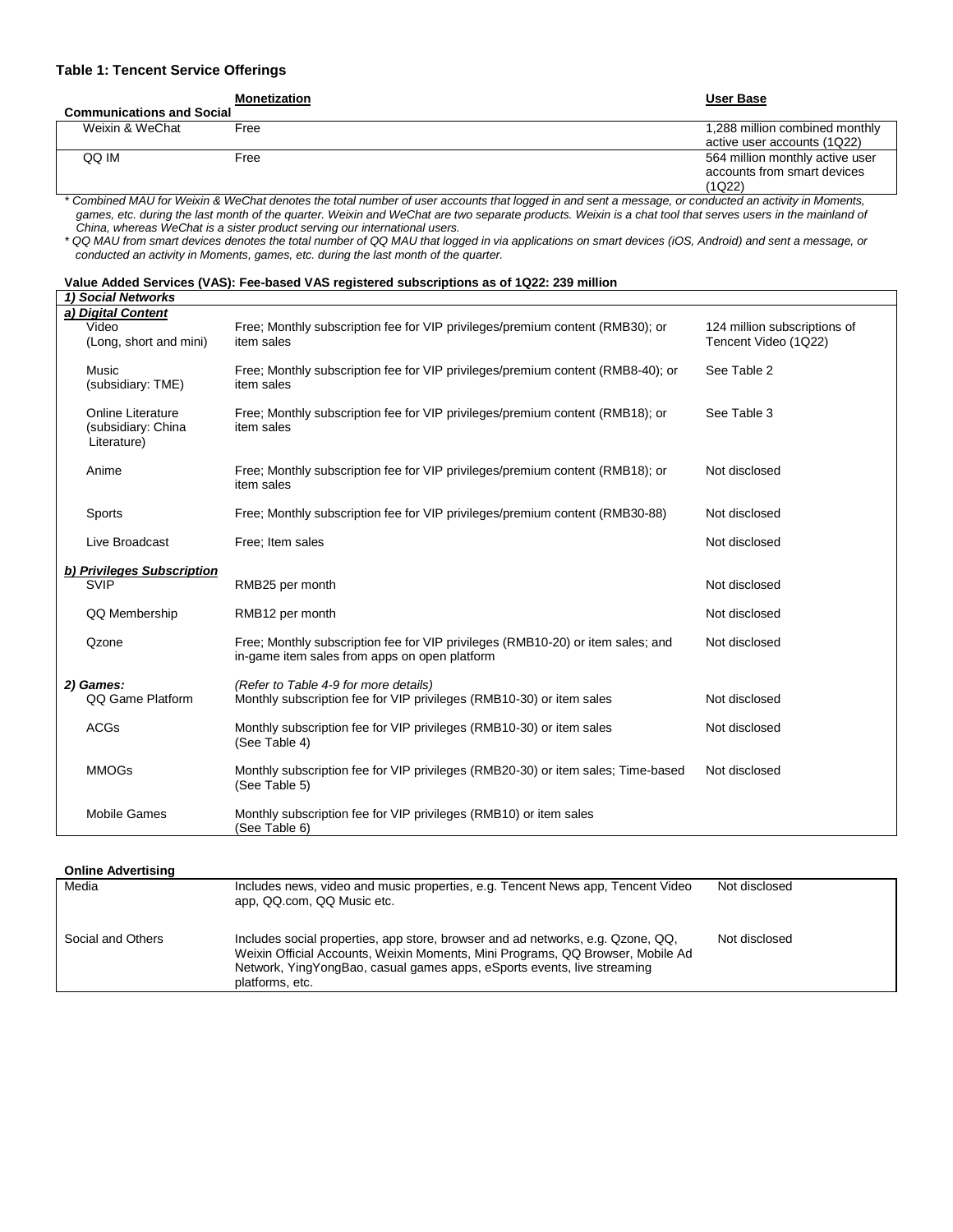| Free; Transaction take-rate (0%-1%); Withdrawal fees(RMB1/1000); Credit card<br>repayment charges(RMB1/1000) | Mobile Payment:<br>Over 800 million monthly<br>active user accounts (2Q18); |
|--------------------------------------------------------------------------------------------------------------|-----------------------------------------------------------------------------|
|                                                                                                              |                                                                             |
|                                                                                                              |                                                                             |
|                                                                                                              | Over 1 billion daily commercial<br>transactions (4Q19)                      |
|                                                                                                              | 100 million accumulated users<br>(4Q18)                                     |
| Commission fees                                                                                              | Over RMB800 billion<br>aggregated customer assets<br>(2Q19)                 |
|                                                                                                              |                                                                             |
| Interest rate                                                                                                | Not disclosed                                                               |
| Free: Commission fees                                                                                        | Not disclosed                                                               |
|                                                                                                              |                                                                             |

### **Utilities and Infrastructures**

| <b>Tencent Cloud</b>   | Transaction-based | Over 1 million paying<br>customers (4Q19) |
|------------------------|-------------------|-------------------------------------------|
| <b>Mobile Security</b> | Free              | #1 in MAU                                 |
| Mobile Browser         | Free              | #1 in MAU                                 |

# **Table 2: Tencent Music Entertainment Group (1Q22)**

| <b>Platform</b>                 | <b>Monetization</b>                                    | User Base              |
|---------------------------------|--------------------------------------------------------|------------------------|
| QQ Music                        | Not disclosed                                          | Not disclosed          |
| WeSing                          | Not disclosed                                          | Not disclosed          |
| Kugou Music                     | Not disclosed                                          | Not disclosed          |
| Kuwo Music                      | Not disclosed                                          | Not disclosed          |
| Kugou Live                      | Not disclosed                                          | Not disclosed          |
| <b>TME Online Music</b>         | 1Q22 Paying users: 80.2mn; 1Q22 Monthly ARPPU: RMB8.3  | 1Q22 Mobile MAU: 604mn |
| <b>TME</b> Social Entertainment | 1Q22 Paying users: 8.3mn: 1Q22 Monthly ARPPU: RMB161.8 | 1Q22 Mobile MAU: 162mn |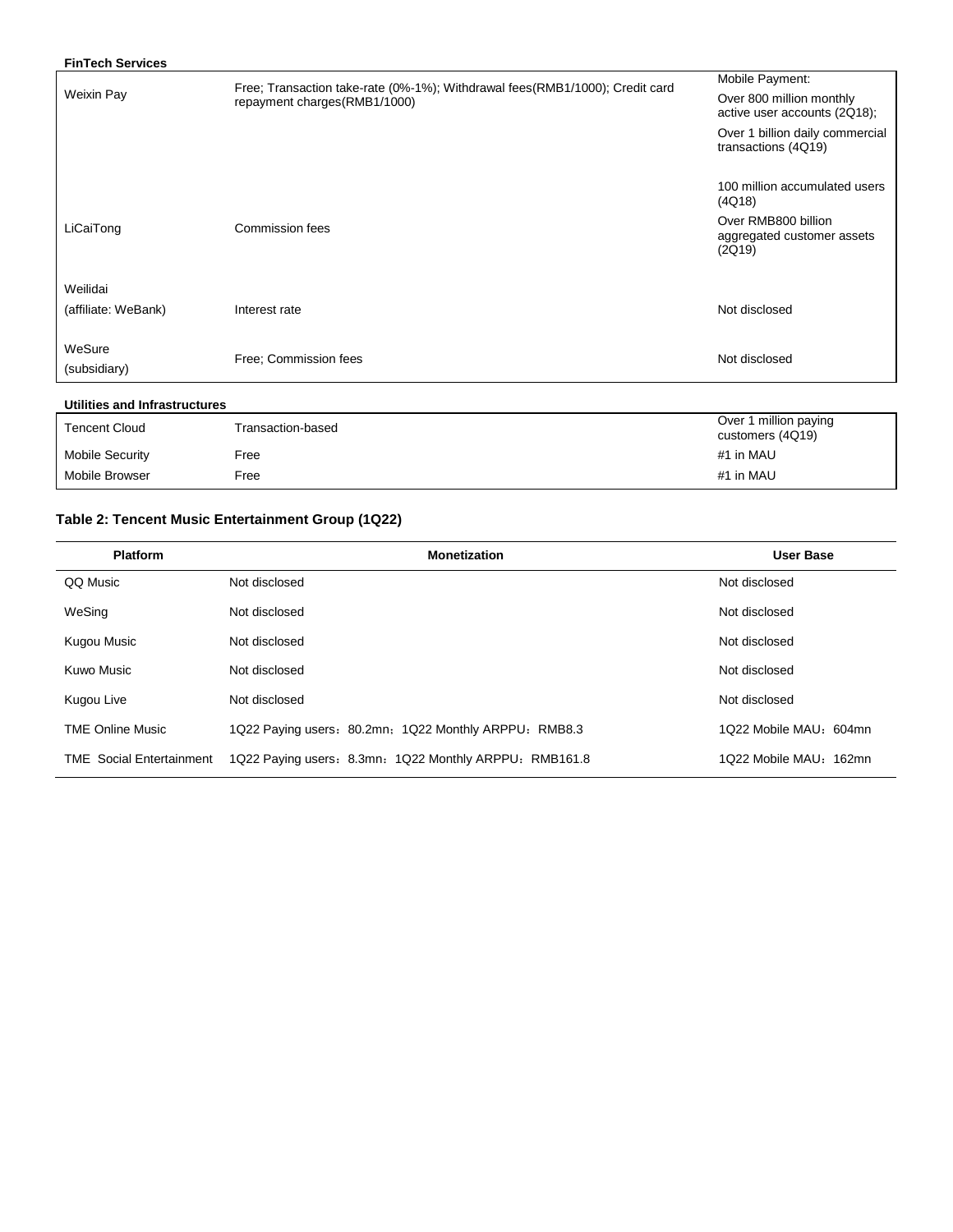## **Table 3: China Literature Group (2021)**

| <b>Platform</b>  | <b>Monetization</b>                                      | <b>User Base</b>          |  |  |  |
|------------------|----------------------------------------------------------|---------------------------|--|--|--|
| QQ Reading       | Not disclosed                                            | Not disclosed             |  |  |  |
| QQ 阅读            |                                                          |                           |  |  |  |
| Qidian.com       | Free; Item sales                                         | Not disclosed             |  |  |  |
| 起点中文网            |                                                          |                           |  |  |  |
| Qdmm.com         |                                                          |                           |  |  |  |
| 起点女生网            | Free; Item sales                                         | Not disclosed             |  |  |  |
| Chuangshi.qq.com |                                                          |                           |  |  |  |
| 创世中文网            | Free; Item sales                                         | Not disclosed             |  |  |  |
| Yunqi.qq.com     |                                                          |                           |  |  |  |
| 云起书院             | Free; Item sales                                         | Not disclosed             |  |  |  |
| Xxsy.net         |                                                          |                           |  |  |  |
| 潇湘书院             | Free; Item sales                                         | Not disclosed             |  |  |  |
| Hongxiu.com      | Free; Item sales                                         | Not disclosed             |  |  |  |
| 红袖添香             |                                                          |                           |  |  |  |
| Readnovel.com    | Free; Item sales                                         | Not disclosed             |  |  |  |
| 小说阅读网            |                                                          |                           |  |  |  |
| Xs8.cn           |                                                          |                           |  |  |  |
| 言情小说吧            | Free; Item sales                                         | Not disclosed             |  |  |  |
| Online Reading   |                                                          |                           |  |  |  |
| 阅文在线阅读业务         | 2021 Monthly paying users: 8.7mn; Monthly ARPPU: RMB39.7 | 2021 Average MAU: 248.6mn |  |  |  |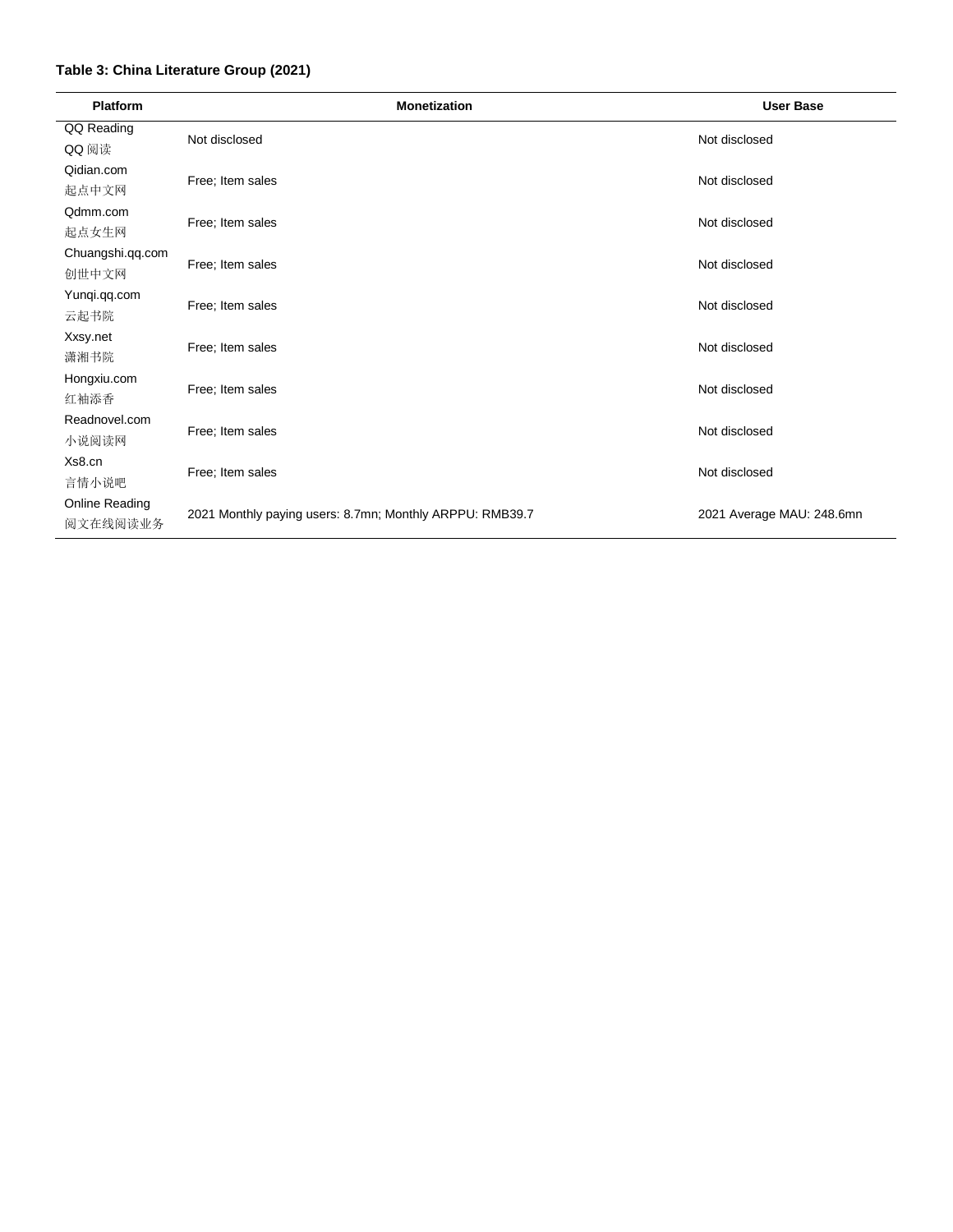# **Table 4: Tencent's Advanced Casual Games (ACGs)**

| apio 4: Tonoont o Advanced Gaodar Gannoo (AGGo   | Commercial |                                   |                                                  |                                                                             | <b>PCU</b>                            |
|--------------------------------------------------|------------|-----------------------------------|--------------------------------------------------|-----------------------------------------------------------------------------|---------------------------------------|
| <b>Game Title</b><br>Commercialized:             | Launch     | <b>Developer</b>                  | Genre                                            | <b>Charging Model</b>                                                       | <b>Milestone</b>                      |
| QQ Speed<br>QQ飞车                                 | 1Q08       | In-house                          | Car racing                                       | Free; monthly subscription fee for VIP privileges<br>(RMB10); or item sales | 3 million as<br>of 3Q12               |
| QQ Dancer<br>QQ 炫舞                               | 2Q08       | In-house                          | Music and dancing                                | Free; monthly subscription fee for VIP privileges<br>(RMB20); or item sales | 2.6 million<br>as of 4Q12             |
| CrossFire<br>穿越火线                                | 3Q08       | Licensed                          | First-Person Shooter<br>(FPS)                    | Free; monthly subscription fee for VIP privileges<br>(RMB30); or item sales | 6 million as<br>of 1Q16               |
| League of Legends<br>英雄联盟                        | 3Q11       | In-house                          | <b>Multiplayer Online</b><br>Battle Arena (MOBA) | Free; item-based                                                            | 7.5 million<br>as of 1Q14<br>globally |
| <b>Assault Fire</b><br>逆战                        | 3Q12       | In-house                          | <b>FPS</b>                                       | Free; item-based                                                            | N/A                                   |
| QQ Dancer 2<br>QQ 炫舞 2                           | 1Q13       | In-house                          | Music and dancing                                | Free; monthly subscription fee for VIP privileges<br>(RMB10); or item sales | N/A                                   |
| <b>NBA2K Online</b><br>篮球在线                      | 2Q13       | Co-developed<br>with Take-<br>Two | Sports                                           | Free; item-based                                                            | N/A                                   |
| Age of Gunslinger<br>枪神纪                         | 3Q14       | In-house                          | <b>Third-Person Shooter</b>                      | Free; item-based                                                            | N/A                                   |
| War Thunder<br>战争雷霆                              | 2Q16       | Licensed                          | <b>Third Person Shooting</b><br>(TPS)            | Free; item-based                                                            | N/A                                   |
| FIFA Online 4<br>足球在线 4                          | 2Q18       | Licensed                          | Sports                                           | Free; item-based                                                            | N/A                                   |
| NBA2K OL2<br>篮球在线 2                              | 3Q18       | Licensed                          | Sports                                           | Free; item-based                                                            | N/A                                   |
| Rocket League<br>火箭联盟                            | 4Q19       | Licensed                          | Vehicular soccer<br>(Sports)                     | Free; item-based                                                            | N/A                                   |
| Vampire: The<br>Masquerade -<br><b>Bloodhunt</b> | 2Q22       | In-house                          | Battle royale                                    | Free; item-based                                                            | N/A                                   |
| Pipeline:                                        |            |                                   |                                                  |                                                                             |                                       |
| <b>Rising Fire</b><br>火源计划                       | TBC        | Licensed                          | First-Person Shooter<br>(FPS)                    | <b>TBC</b>                                                                  | N/A                                   |
| Paragon<br>虚幻争霸                                  | TBC        | Licensed                          | <b>Multiplayer Online</b><br>Battle Arena (MOBA) | <b>TBC</b>                                                                  | N/A                                   |
| Deformers<br>百变球球                                | <b>TBC</b> | Licensed                          | Action, Shooter, Third-<br>Person, Arcade        | TBC                                                                         | N/A                                   |
| H1Z1<br>生存王者                                     | <b>TBC</b> | Licensed                          | First-Person Shooter<br>(FPS)                    | TBC                                                                         | N/A                                   |
| Playerunknown<br><b>Battle Ground</b><br>绝地求生    | TBC        | Licensed                          | First-Person Shooter<br>(FPS)                    | TBC                                                                         | N/A                                   |
| <b>Planet Handcraft</b><br>手工星球                  | TBC        | Licensed                          | Sandbox                                          | <b>TBC</b>                                                                  | N/A                                   |
| Ylands<br>艾兰岛                                    | <b>TBC</b> | Licensed                          | Sandbox                                          | TBC                                                                         | N/A                                   |
| Robocraft<br>罗博造造                                | TBC        | Licensed                          | Sandbox                                          | TBC                                                                         | N/A                                   |
| Magic: The<br>Gathering<br>万智牌: 竞技场              | TBC        | Licensed                          | Trading card<br>game(TCG)                        | TBC                                                                         | N/A                                   |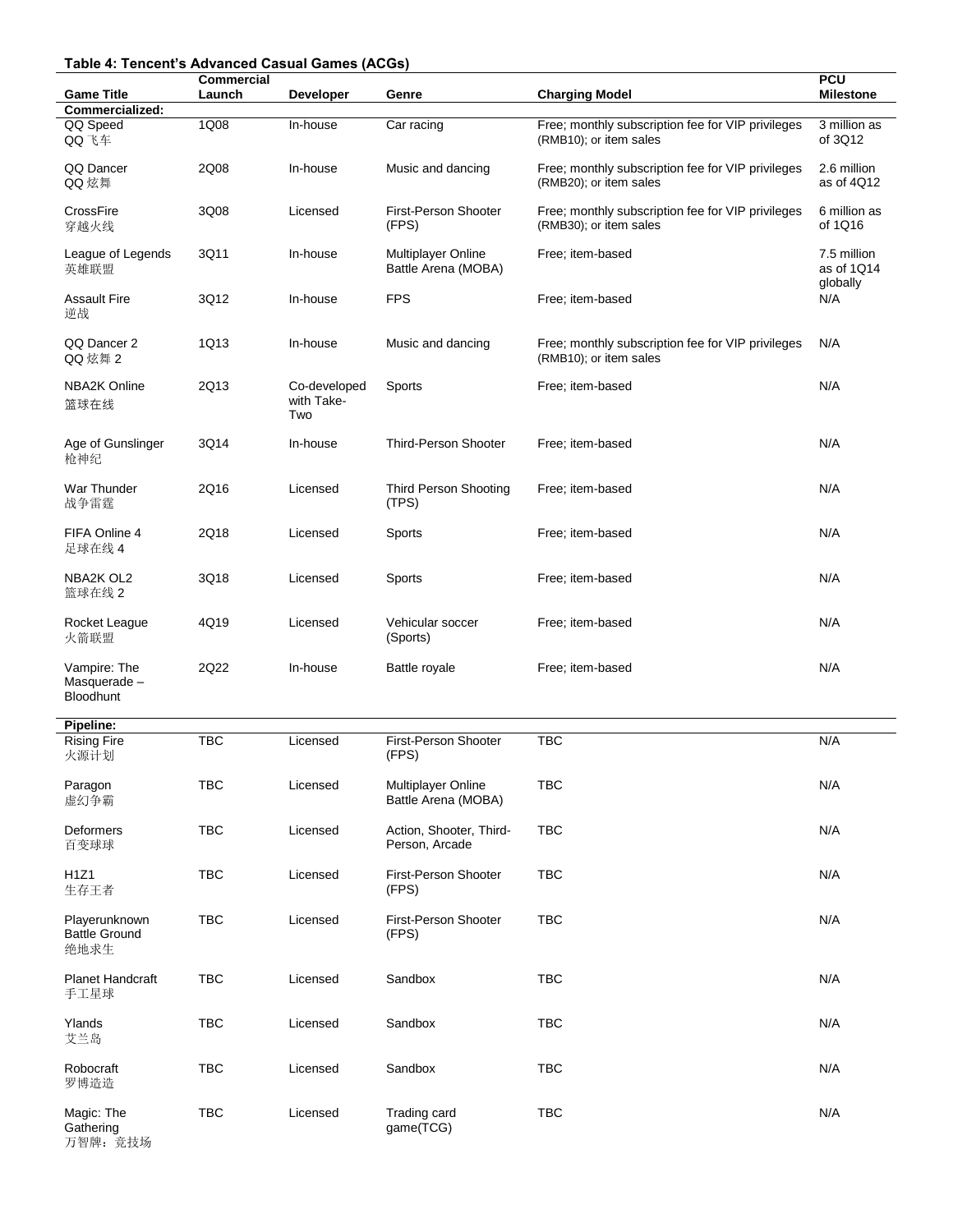| Ring of Elysium<br>无限法则                                   | твс        | In-house | First-Person Shooter<br>(FPS) | <b>TBC</b> | N/A |
|-----------------------------------------------------------|------------|----------|-------------------------------|------------|-----|
| <b>Battlerite Royale</b><br>冠军盛典                          | твс        | Licensed | <b>MOBA</b>                   | <b>TBC</b> | N/A |
| Tom Clancy's<br>Rainbow Six Siege<br>彩虹六号: 围攻<br>(WeGame) | <b>TBC</b> | Licensed | First-Person Shooter<br>(FPS) | TBC        | N/A |

**Table 5: Tencent's Massively Multiplayer Online Games (MMOGs)**

| <b>Game Title</b>                 | <b>Commercial</b><br>Launch | <b>Developer</b> | <b>Description</b>                                                                              | <b>Charging Model</b>                                                        | <b>PCU</b><br><b>Milestone</b> |
|-----------------------------------|-----------------------------|------------------|-------------------------------------------------------------------------------------------------|------------------------------------------------------------------------------|--------------------------------|
| Commercialized:                   |                             |                  |                                                                                                 |                                                                              |                                |
| QQ Fantasy<br>QQ幻想                | 4Q05                        | In-house         | 2D Chinese mythology cartoon-<br>style                                                          | Time-based; Item-based                                                       | N/A                            |
| QQ SanGuo<br>QQ三国                 | 3Q07                        | In-house         | 2D light MMORPG, ancient<br>Chinese history storyline                                           | Free; item-based                                                             | N/A                            |
| QQ Huaxia<br>QQ 华夏                | 3Q07                        | In-house         | 2D hard-core fighting MMORPG                                                                    | Free; item-based                                                             | N/A                            |
| Dungeon &<br>Fighter<br>地下城与勇士    | 2Q08                        | Licensed         | 2D side-scrolling action                                                                        | Free; monthly subscription fee for VIP<br>privileges (RMB20); or item sales  | 3 million as of<br>3Q12        |
| Journey to the<br>Fairyland<br>寻仙 | 4Q08                        | Licensed         | 3D Chinese mythology water-<br>colour painting style MMORPG                                     | Free; monthly subscription fee for VIP<br>privileges (RMB20); or item sales  | N/A                            |
| World of Fantasy<br>幻想世界          | 2Q10                        | In-house         | 2D community-based Chinese<br>fantasy storyline cartoon-style<br><b>MMORPG</b>                  | Free; item-based                                                             | N/A                            |
| QQ Xian Xia<br>Zhuan<br>QQ 仙侠传    | 3Q11                        | In-house         | 3D community-based ancient<br>Chinese fantasy MMORPG                                            | Free; item-based                                                             | N/A                            |
| Lineage<br>天堂                     | 1Q12                        | Licensed         | 2D hard-core fighting MMORPG                                                                    | Free; item-based                                                             | N/A                            |
| Legend of Yulong<br>御龙在天          | 3Q12                        | In-house         | 3D fighting MMORPG, based on<br>ancient Chinese history culture of<br>the Warring States period | Free; item-based                                                             | 800k as of<br>3Q13             |
| Legend of<br>Xuanyuan<br>轩辕传奇     | 4Q12                        | In-house         | 3D fighting MMORPG, based on<br>ancient Chinese mythology                                       | Free; item-based                                                             | N/A                            |
| Lineage II<br>天堂 2                | 2Q13                        | Licensed         | 3D fighting MMOG                                                                                | Free; item-based                                                             | N/A                            |
| Asura<br>斗战神                      | 3Q13                        | In-house         | 2.5D action MMORPG, based on<br>ancient Chinese mythology                                       | Free; item-based                                                             | 600k as of<br>4Q13             |
| Blade & Soul<br>剑灵                | 4Q13                        | Licensed         | 3D fantasy martial arts style<br>fighting MMOG                                                  | Free; monthly subscription fee for VIP<br>privileges (RMB9.8); or item sales | 1.5 $m$ as of<br>1Q14          |
| Kritika<br>疾风之刃                   | 4Q14                        | In-house         | 3D cartoon style fighting action                                                                | Free; item-based                                                             | N/A                            |
| Moonlight Blade<br>天涯明月刀          | 3Q15                        | In-house         | 3D martial arts style MMORPG                                                                    | Free; item-based                                                             | N/A                            |
| ArcheAge<br>上古世纪                  | 3Q15                        | Licensed         | 3D fighting MMORPG                                                                              | Free; item-based                                                             | N/A                            |
| Maple Story 2<br>冒险岛 2            | 3Q17                        | Licensed         | 3D cartoon style MMORPG                                                                         | Free; item-based                                                             | N/A                            |
| Path of Exile<br>流放之路             | 1Q18                        | Licensed         | 3D Action RPG                                                                                   | Free; item-based                                                             | N/A                            |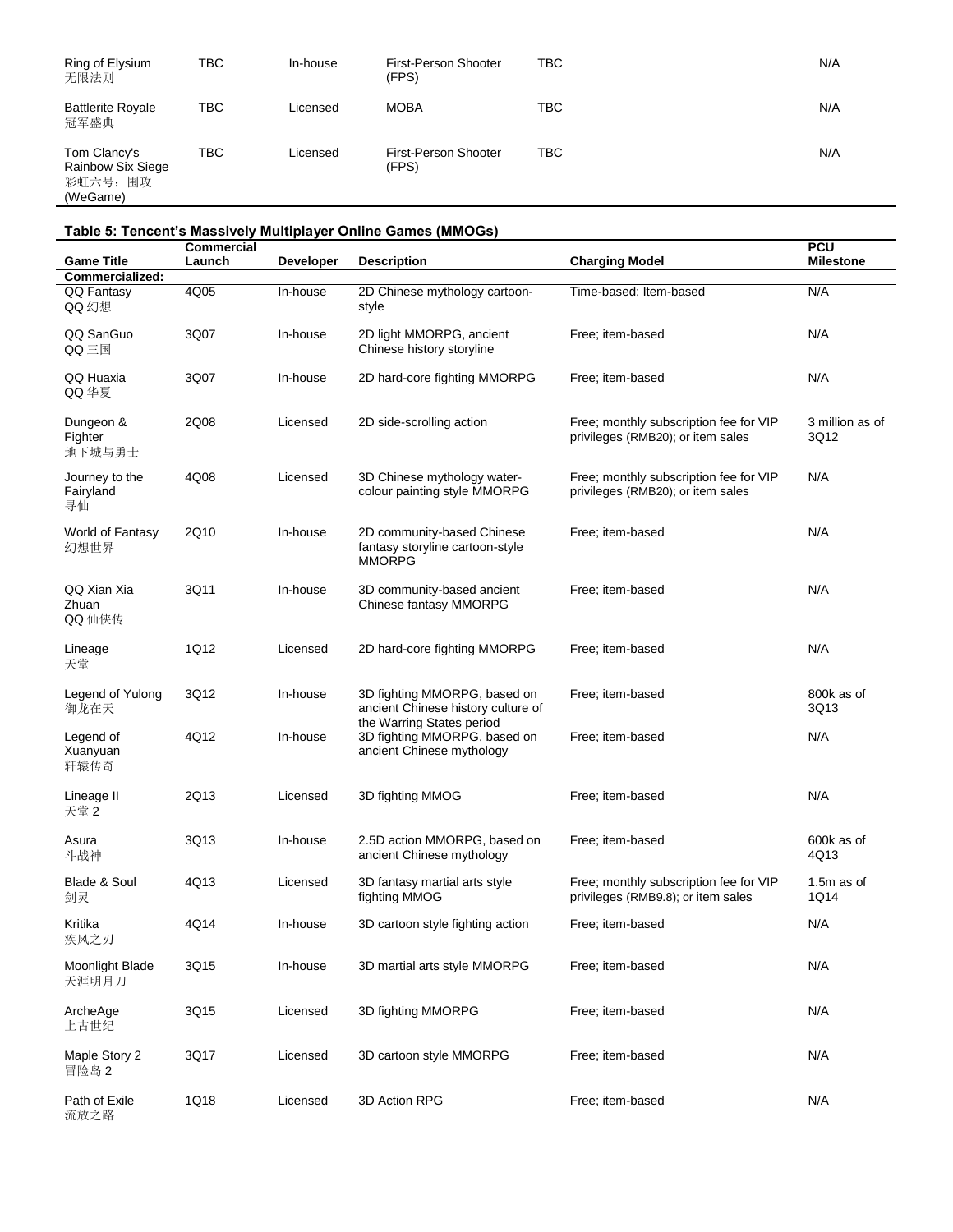Journey to the Fairyland 2 寻仙 2

3Q18 Licensed 3D Chinese mythology watercolour painting style MMORPG Free; item-based N/A

# **Table 6: Tencent's Mobile Games for domestic market (games released from 2018 onwards)**

| <b>Game Title</b>                                 | <b>Commercial Launch</b> | <b>Developer</b> | Genre        | <b>Charging Model</b> | <b>Milestone</b> |
|---------------------------------------------------|--------------------------|------------------|--------------|-----------------------|------------------|
| Commercialized:                                   |                          |                  |              |                       |                  |
| MU Awakening<br>奇迹 MU: 觉醒                         | 1Q18                     | Licensed         | <b>RPG</b>   | Free; item-based      | N/A              |
| Hello Mahjong<br>麻将来了                             | 1Q18                     | In-house         | Board & Card | Free; item-based      | N/A              |
| The Glory of Loong<br>真龙霸业                        | 1Q18                     | In-house         | Strategy     | Free; item-based      | N/A              |
| QQ Dancers Mobile<br>QQ 炫舞手机版                     | 1Q18                     | In-house         | Action       | Free; item-based      | N/A              |
| QQ Huaxia Mobile<br>QQ 华夏手游                       | 1Q18                     | In-house         | <b>RPG</b>   | Free; item-based      | N/A              |
| <b>QSPDK</b><br>轻松跑得快                             | 2Q18                     | In-house         | Board & Card | Free; item-based      | N/A              |
| <b>Rise of Empires</b><br>我的王朝                    | 2Q18                     | In-house         | <b>SLG</b>   | Free; item-based      | N/A              |
| Kings of Fighter: Destiny<br>拳皇命运                 | 2Q18                     | Licensed         | Action       | Free; item-based      | N/A              |
| <b>FIFA Mobile</b><br>FIFA 足球世界                   | 2Q18                     | Licensed         | Action       | Free; item-based      | N/A              |
| ChuanQi World 3D<br>传奇世界 3D                       | 2Q18                     | Licensed         | <b>RPG</b>   | Free; item-based      | N/A              |
| Muses<br>云裳羽衣                                     | 2Q18                     | Licensed         | <b>RPG</b>   | Free; item-based      | N/A              |
| Crossgate<br>魔力宝贝                                 | 2Q18                     | Licensed         | <b>RPG</b>   | Free; item-based      | N/A              |
| Free Fantasy Online Mobile<br>自由幻想                | 3Q18                     | In-house         | <b>RPG</b>   | Free; item-based      | N/A              |
| MT4<br>我叫 MT4                                     | 3Q18                     | Licensed         | <b>RPG</b>   | Free; item-based      | N/A              |
| Saint Seiya (Tencent)<br>圣斗士星矢                    | 3Q18                     | In-house         | <b>RPG</b>   | Free; item-based      | N/A              |
| King of Kings 3D<br>万王之王 3D                       | 3Q18                     | Licensed         | <b>RPG</b>   | Free; item-based      | N/A              |
| Ultimate Football Manager<br>全民冠军足球 2018          | 3Q18                     | Licensed         | Strategy     | Free; item-based      | N/A              |
| Battle Through the Heaven<br>斗破苍穹正版手游             | 3Q18                     | In-house         | <b>RPG</b>   | Free; item-based      | N/A              |
| Command & Conquer: Red Alert OL<br>红警 OL          | 4Q18                     | Licensed         | Strategy     | Free; item-based      | N/A              |
| QMZG 2<br>全民主公 2                                  | 4Q18                     | Licensed         | Strategy     | Free; item-based      | N/A              |
| Legend of Sword and Fairy 4<br>仙剑奇侠传四             | 4Q18                     | Licensed         | <b>RPG</b>   | Free; item-based      | N/A              |
| Naruto OL Mobile - Next Generations<br>火影忍者 OL 手游 | 4Q18                     | In-house         | <b>RPG</b>   | Free; item-based      | N/A              |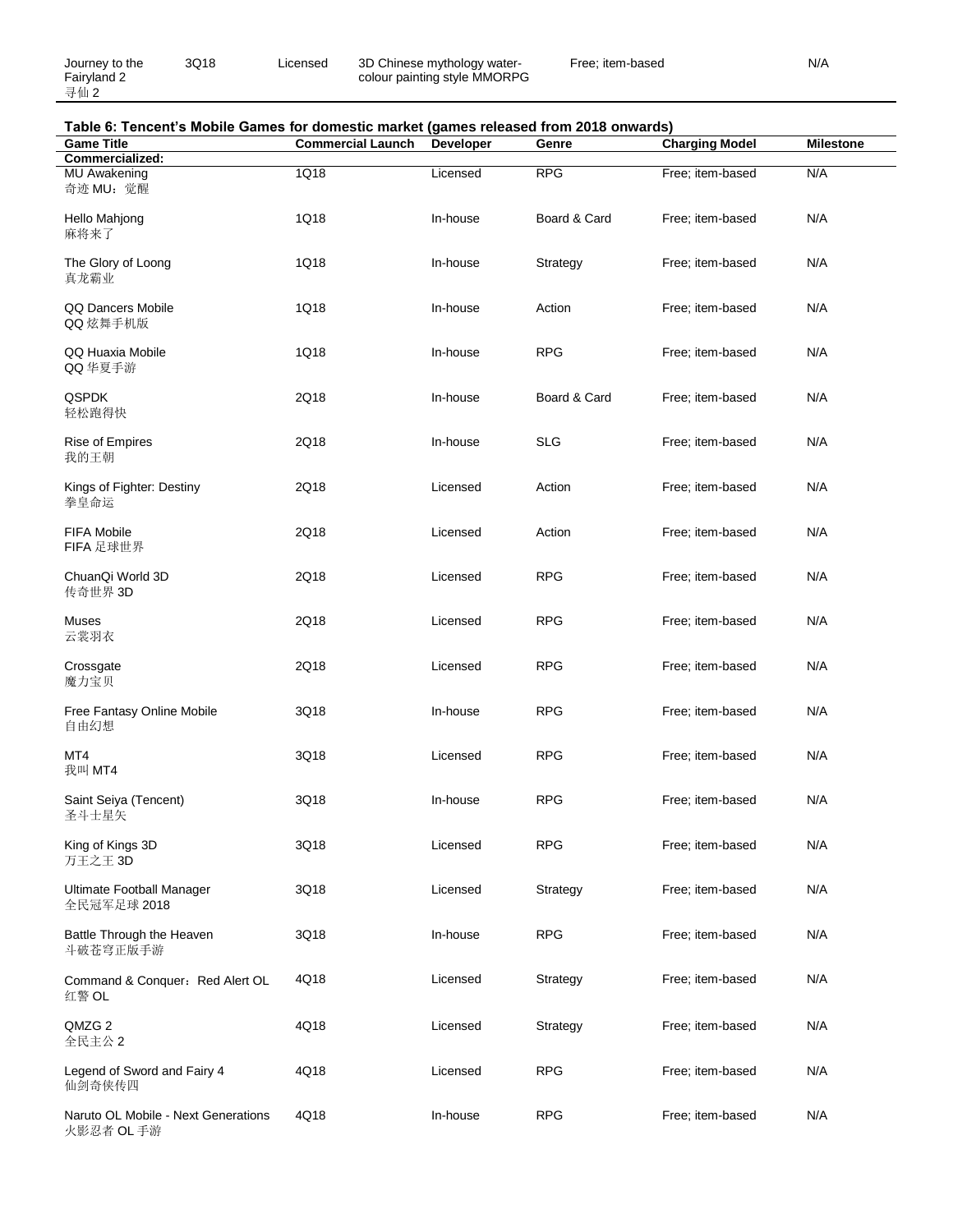| Samurai Spirits<br>侍魂-胧月传说               | 4Q18 | Licensed | <b>RPG</b> | Free; item-based | N/A |
|------------------------------------------|------|----------|------------|------------------|-----|
| Perfect World Mobile<br>完美世界手游           | 1Q19 | Licensed | <b>RPG</b> | Free; item-based | N/A |
| Catchya<br>一起来捉妖                         | 2Q19 | In-house | Casual     | Free; item-based | N/A |
| Peacekeeper Elite<br>和平精英                | 2Q19 | In-house | Action     | Free; item-based | N/A |
| <b>Fairy Tail</b><br>妖精的尾巴               | 2Q19 | Licensed | <b>RPG</b> | Free; item-based | N/A |
| Eastward Legend: The Empyrean<br>剑网3指尖江湖 | 2Q19 | Licensed | <b>RPG</b> | Free; item-based | N/A |
| KartRider Rush<br>跑跑卡丁车                  | 3Q19 | Licensed | Action     | Free; item-based | N/A |
| Game of Thrones<br>权力的游戏                 | 3Q19 | Licensed | <b>SLG</b> | Free; item-based | N/A |
| Dragon Raja<br>龙族幻想                      | 3Q19 | Licensed | <b>RPG</b> | Free: item-based | N/A |
| LEGO Cube<br>乐高无限                        | 3Q19 | In-house | <b>RPG</b> | Free; item-based | N/A |
| Ace Force Legion<br>王牌战士                 | 3Q19 | In-house | Action     | Free; item-based | N/A |
| The Tale of Food<br>食物语                  | 3Q19 | Licensed | <b>RPG</b> | Free; item-based | N/A |
| Fox Spirit Matchmaker<br>狐妖小红娘           | 4Q19 | In-house | <b>RPG</b> | Free; item-based | N/A |
| <b>DBM</b><br>龙珠最强之战                     | 4Q19 | Licensed | <b>RPG</b> | Free; item-based | N/A |
| ReEvolve<br>我的起源                         | 4Q19 | Licensed | <b>RPG</b> | Free; item-based | N/A |
| <b>HUNTERxHUNTER</b><br>猎人               | 4Q19 | Licensed | Action     | Free; item-based | N/A |
| Lord Xueying Mobile<br>雪鹰领主手游            | 4Q19 | In-house | <b>RPG</b> | Free; item-based | N/A |
| The Outcast<br>一人之下                      | 2Q20 | In-house | <b>RPG</b> | Free; item-based | N/A |
| <b>Brawl Stars</b><br>荒野乱斗               | 2Q20 | In-house | <b>SLG</b> | Free; item-based | N/A |
| Dragon Nest Mobile 2<br>龙之谷 2            | 3Q20 | Licensed | <b>RPG</b> | Free; item-based | N/A |
| JX Mobile 2<br>剑侠情缘 2                    | 3Q20 | Licensed | <b>RPG</b> | Free; item-based | N/A |
| Moonlight Blade Mobile<br>天涯明月刀手游        | 4Q20 | In-house | <b>RPG</b> | Free; item-based | N/A |
| Under the Firmament<br>鸿图之下              | 4Q20 | Licensed | <b>SLG</b> | Free; item-based | N/A |
| <b>Street Fighter Online</b><br>街霸 OL    | 4Q20 | Licensed | <b>RPG</b> | Free; item-based | N/A |
| Call of Duty Mobile<br>使命召唤手游            | 4Q20 | In-house | Action     | Free; item-based | N/A |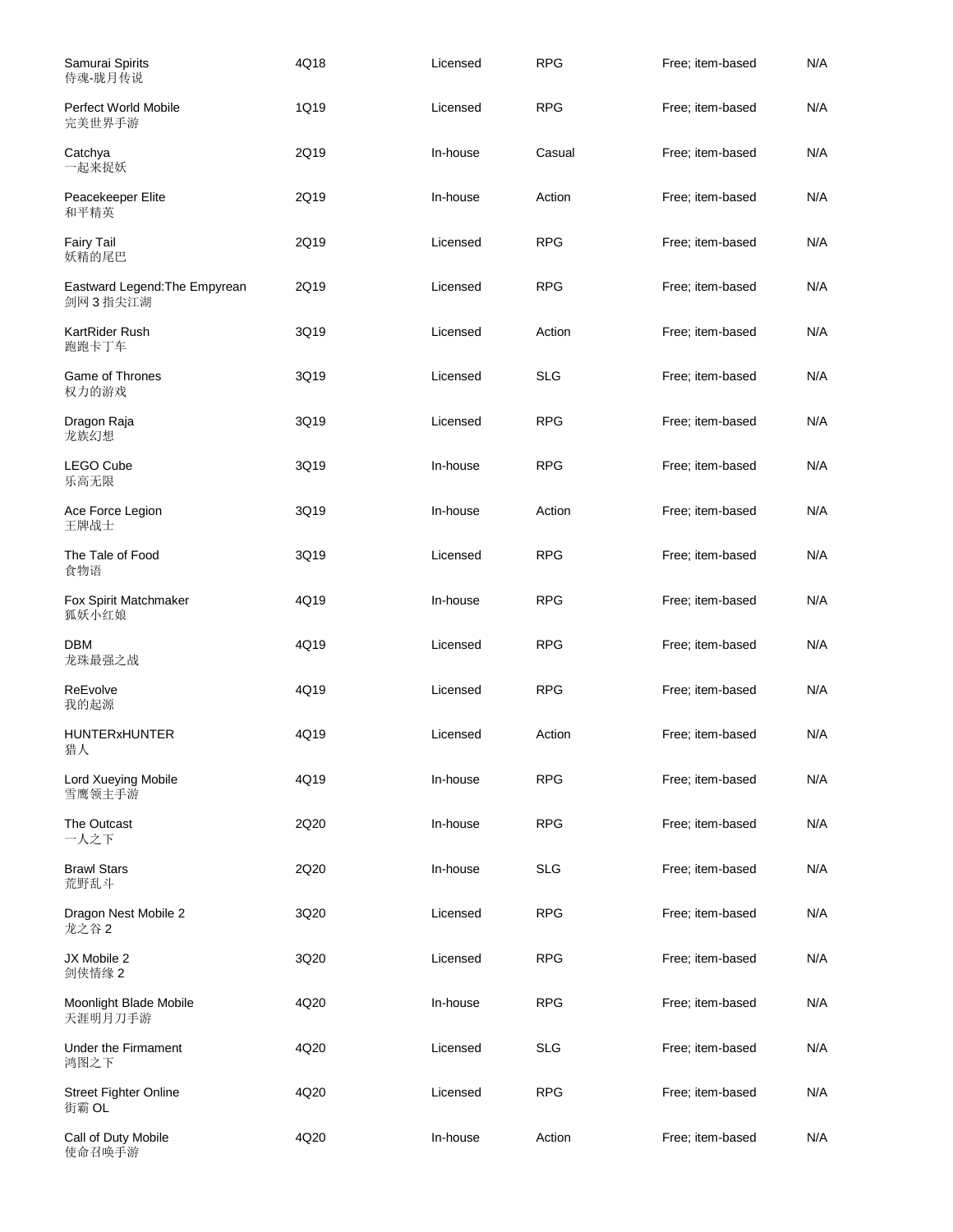| Fancy World<br>妄想山海                         | 1Q21 | Licensed | <b>RPG</b> | Free; item-based | N/A |
|---------------------------------------------|------|----------|------------|------------------|-----|
| Legend of Blue Moon 2<br>蓝月传奇 2             | 1Q21 | Licensed | <b>RPG</b> | Free; item-based | N/A |
| Fairy Tail: Powers Awaken<br>妖精的尾巴 力量觉醒     | 1Q21 | Licensed | <b>RPG</b> | Free; item-based | N/A |
| The New World<br>梦想新大陆                      | 1Q21 | Licensed | <b>RPG</b> | Free; item-based | N/A |
| <b>Conquest and Occupations</b><br>征服与霸业    | 1Q21 | Licensed | <b>SLG</b> | Free; item-based | N/A |
| The Legend Of Qin<br>秦时明月世界                 | 1Q21 | In-house | <b>RPG</b> | Free; item-based | N/A |
| Komori Life<br>小森生活                         | 1Q21 | Licensed | <b>SLG</b> | Free; item-based | N/A |
| Miracle 2<br>全民奇迹 2                         | 2Q21 | Licensed | <b>RPG</b> | Free: item-based | N/A |
| The Walnut Diary<br>胡桃日记                    | 2Q21 | Licensed | Casual     | Free; item-based | N/A |
| <b>Bit Big Bang</b><br>比特大爆炸                | 2Q21 | Licensed | Action     | Free; item-based | N/A |
| Light and Night<br>光与夜之恋                    | 2Q21 | In-house | Strategy   | Free; item-based | N/A |
| <b>Tetris Journey</b><br>俄罗斯方块环游记           | 3Q21 | Licensed | Casual     | Free; item-based | N/A |
| <b>Dynasty Warriors Dominate</b><br>真·三国无双霸 | 3Q21 | Licensed | <b>RPG</b> | Free; item-based | N/A |
| Fight of the Golden Spatula<br>金铲铲之战        | 3Q21 | Licensed | Strategy   | Free; item-based | N/A |
| 荣耀新三国                                       | 3Q21 | Licensed | Strategy   | Free; item-based | N/A |
| League of Legends: Wild Rift<br>英雄联盟手游      | 4Q21 | In-house | Strategy   | Free: item-based | N/A |
| Digimon: New Century<br>数码宝贝新世纪             | 4Q21 | Licensed | <b>RPG</b> | Free; item-based | N/A |
| Shin Kaku Gi Kou<br>神角技巧                    | 4Q21 | Licensed | Sandbox    | Free; item-based | N/A |
| <b>Bright Star Way</b><br>璀璨星途              | 1Q22 | Licensed | Strategy   | Free; item-based | N/A |
| Story of Yanxi Palace<br>延禧攻略之凤凰于飞          | 1Q22 | Licensed | <b>RPG</b> | Free: item-based | N/A |
| Xuan Zhong Ji<br>玄中记                        | 1Q22 | Licensed | <b>RPG</b> | Free; item-based | N/A |
| Wo Long Yin 2<br>卧龙吟 2                      | 1Q22 | Licensed | Strategy   | Free; item-based | N/A |
| Return to Empire<br>重返帝国                    | 1Q22 | In-house | Strategy   | Free; item-based | N/A |
| Noah's Heart<br>诺亚之心                        | 2Q22 | Licensed | <b>RPG</b> | Free; item-based | N/A |